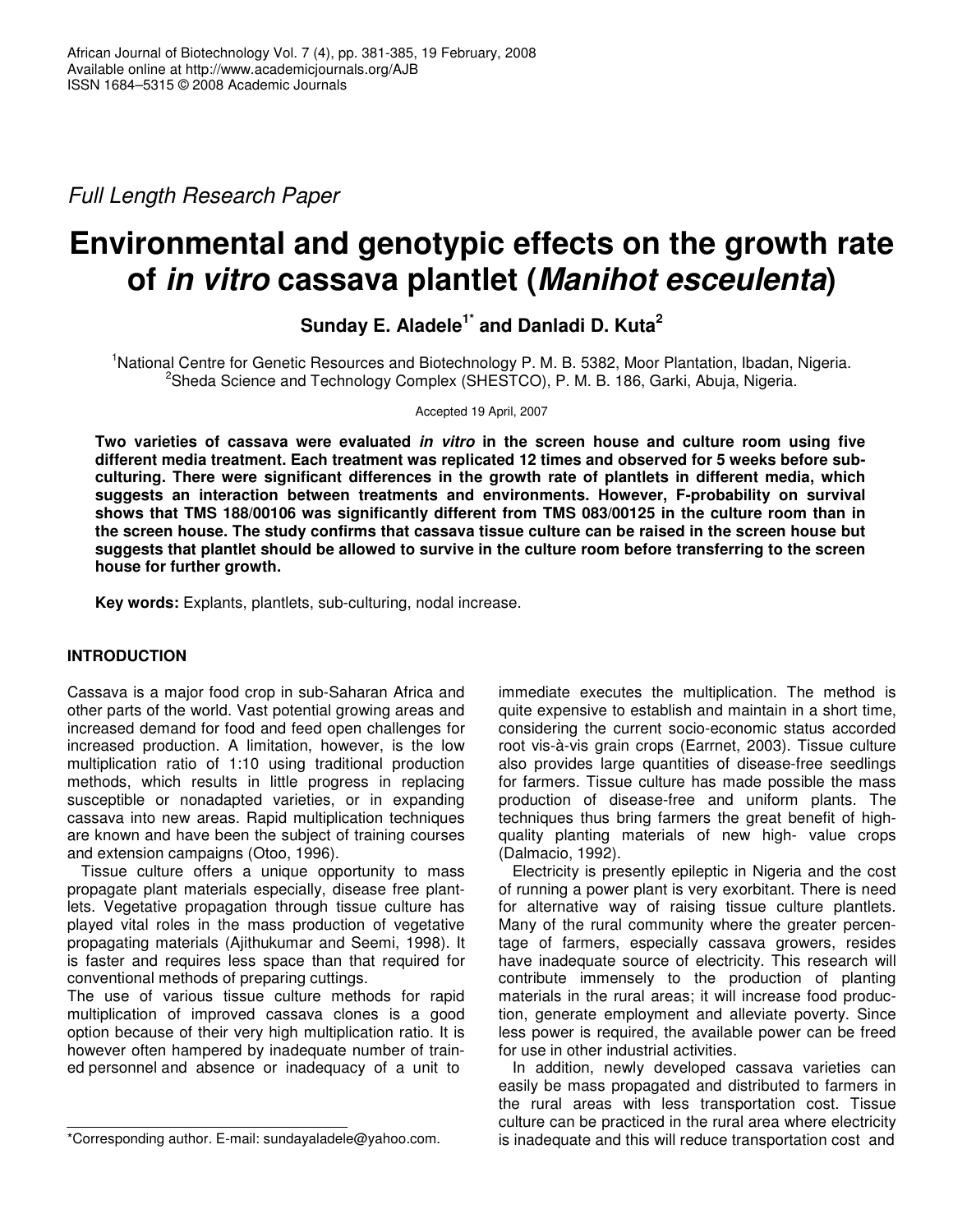| <b>Parameters</b> | DF | Sum of square | Mean square | <b>Variation Ratio</b> | <b>F-Probability</b> |
|-------------------|----|---------------|-------------|------------------------|----------------------|
| Survival          | 4  | 14.1374       | 3.5343      | 7.87                   | < 001                |
| Shoot             | 4  | 7.7280        | 1.9320      | 3.12                   | 0.008                |
| Root              | 4  | 13.349        | 3.337       | 3.12                   | 0.160                |
| Node              | 4  | 2.6084        | 0.6521      | 0888                   | 0.474                |
| Leaves            | 4  | 75502         | 1.8875      | 2.77                   | 0.029                |
| Height            | 4  | 8.4901        | 2.1225      | 3.56                   | 0.008                |

**Table 1.** Summary of ANOVA for the five treatments used in the *in vitro* cassava plantlet tissue culture.

\*Significant at 1% level of probability

encourage the high yielding and adapted varieties to be planted everywhere.

This study aims at the possibility of using screen house to maintain *in vitro* cultures and rapidly propagate important vegetative crops with less contamination at a reduced cost. Nigeria has just introduced cassava into the international market and the need to rapidly produce diseases free planting materials to meet the growing local and international demands was a propelling factor for this investigation. Secondly, the space in many laboratories cannot accommodate the commercialization of major crops as demanded by big time farmers, hence the need to look beyond the laboratory environment. Furthermore, the provision of electricity in the laboratory and the cost of maintaining a generating plant for regular power supply are very high in Nigeria and other developing countries. Even if the government can afford it, the private laboratories and seed companies may not be able to break even. *In vitro* culture in the screen house will not only reduce the cost of production, it will also enhance quick acclimatization.

An effective multiplication and distribution network system has been developed in Uganda. About 80,000 hectares of land are planted to at least four improved cassava varieties throughout the country. Many national programs have identified improved cassava lines over the last 5 years. However, the system of multiplication and distribution of planting material is often inefficient. The multiplication of cassava is a slow process. Production of planting materials is indispensable in the overall structure of research for conservation of variety purity and supply of planting materials of preferred high yielding cultivars to stem multipliers and producers (Acheapong, 1982; CIAT, 2001; Henshaw, 1982).

#### **MATERIALS AND METHODS**

Two genotypes of cassava TMS 188/00106 and TMS 083/00125 were obtained from the International Institute of Tropical Agriculture (IITA) while five different medium were prepared using Murashige and Skoog (1962) with minor adjustments as follows:

Treatment 1  $(T_1)$  - Liquid only.

Treatment 2  $(T_2)$  - Liquid with 50% normal agar (2 g/l).

Treatment  $3(T_3)$  - Liquid media with filter paper embedded.

- Treatment 4  $(T_4)$  Media with normal agar  $(4 \text{ g/l})$ .
- Treatment  $5(T_5)$  Liquid media with filter paper projecting out.

The pH was taken and dispensing was done at the rate of 3 ml before autoclaving. The subculturing was done the following day. One hundred and twenty test tubes were used for each variety with 12 test tubes per treatment. A complete set of 60 test tubes with 5 treatments of 12 replicates was placed in the laboratory while the second set was placed in the screen house at the same day for TMS 188/00106; the same procedure was adopted the following day for TMS 083/00125. Data was recorded weekly for 5 weeks before sub culturing. The second generation was observed for only two weeks to ensure the sustainability of the observation made during the first generation. The observation on explants survival was scored on a scale of  $0 - 3$  as follows:

- 0 Dead
- 1 Alive but not growing
- 2 Growing slowly
- 3 Growing very well

There were six parameters recorded during the investigation. These include survival rate, shoot development, root growth, nodal increase, leave development and increases in height. Survival rate was observed for two weeks only while the other five parameters were scored continuously for the rest three weeks consecutively. Only the screen house explants were subculture after 5 weeks to ensure the sustainability of the findings. The subculture materials from the screen house explants were also placed in both screen house and culture room (laboratory). The same set of observation was carried out on the responses of the explants to the culture medium and environment as in the first generation explants.

## **RESULTS AND DISCUSSIONS**

The summary in Table 1 indicates that out of the six parameters studied, F-probability on survival is significantly different for all the media used. Observation shows no significant difference on the five treatments for shoot, root, node, leaves and height development. Although there were some effects on the survival of the explants, the laboratory plantlets grows better in liquid and liquid with filter paper embedded media than when placed in the screen house. This might be due to high temperature recorded at the time of placement (32 $^{\circ}$  – 36 $^{\circ}$ C compared to  $22 - 25^{\circ}$ C in the laboratory), which indicates an interaction between treatment and environment (Table 2).

Obviously, the laboratory supports the survival of explant in the liquid medium and liquid medium with embedded filter paper. On the other hand, survival is lowest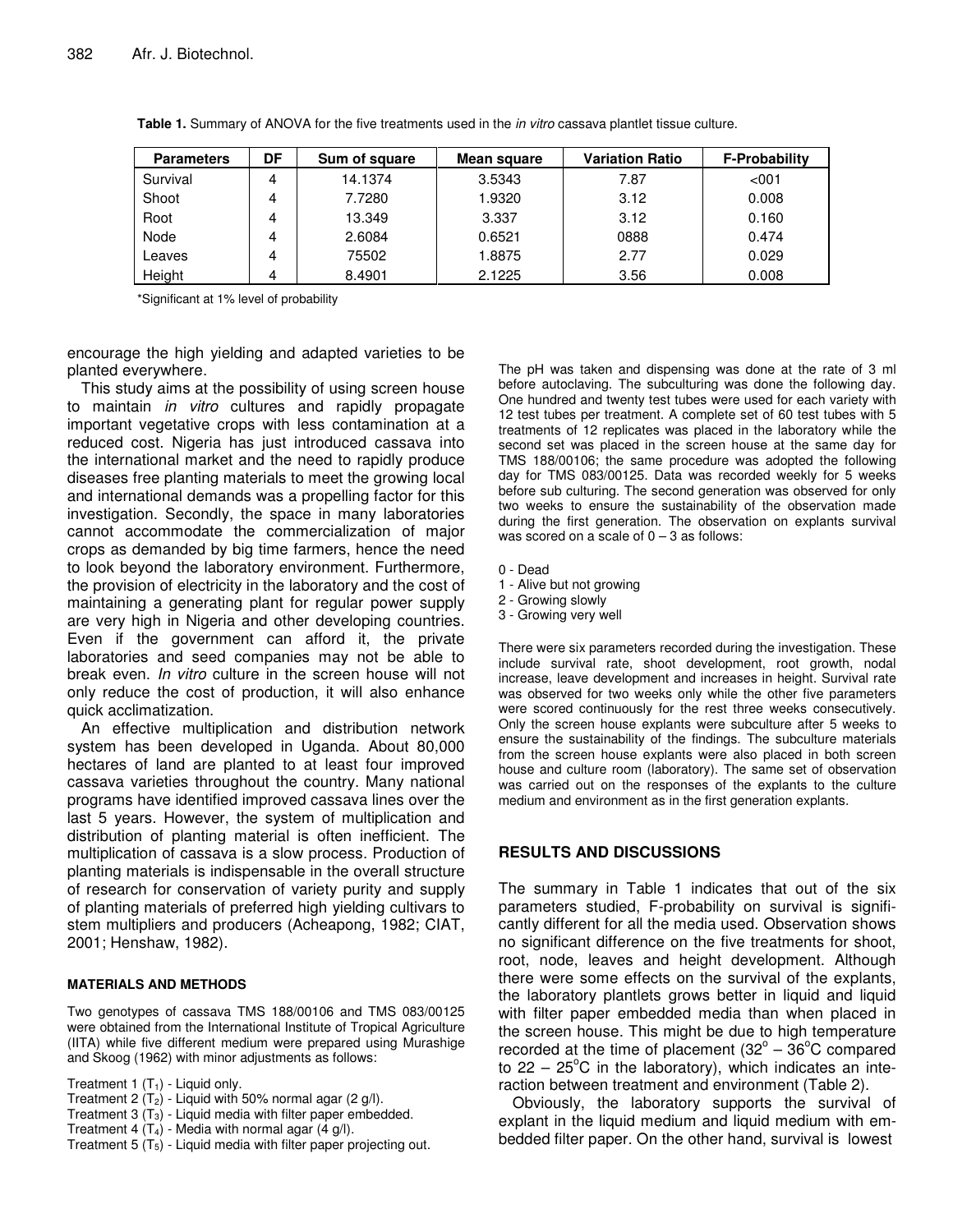| S/N<br>Survival   | <b>Shoot</b> | Root         | <b>Node</b>  | Leaves       | Height       |
|-------------------|--------------|--------------|--------------|--------------|--------------|
| LAB<br><b>SH</b>  | LAB<br>SН    | LAB<br>SН    | LAB<br>SН    | LAB<br>SН    | SΗ<br>LAB    |
| 1.77<br>-2.41     | 1.93<br>1.92 | 0.73<br>1.55 | 1.93<br>2.00 | 1.92<br>1.93 | 1.92<br>1.96 |
| .67<br>1.44<br>Ш  | 1.56<br>1.42 | 1.33<br>1.67 | 1.86<br>1.63 | 1.67<br>1.46 | 1.33<br>1.61 |
| Ш<br>1.02<br>1.81 | 2.04<br>1.21 | 0.46<br>1.42 | 1.46 2.17    | 2.00<br>1.29 | 2.04<br>1.21 |
| IV<br>.73<br>1.27 | 1.83<br>1.00 | 0.75<br>1.00 | 1.29<br>2.04 | 2.00<br>0.96 | 1.79<br>1.00 |
| 1.73<br>1.27<br>v | 1.88<br>1.13 | 1.63 1.04    | 2.13 1.29    | 1.79 1.13    | 1.92 1.17    |
| 42%<br>СV         | 49%          | 89%          | 48%          | 51%          | 48%          |
| 0.38.4<br>Lsd     | 0.4470       | 0.2987       | 0.4889       | 0.470        | 0.439        |
| Std 0.193         | 0.2266       | 0.5892       | 0.2479       | 0.2383       | 0.2228       |

**Table 2.** Summary of environmental effect on *in vitro* cassava tissue culture.

SH = Screen House.

LAB = Culture room in the Laboratory.

| S/N | <b>Survival</b> | <b>Shoot</b> | Root   | <b>Node</b>    | Leaves         | Height         |
|-----|-----------------|--------------|--------|----------------|----------------|----------------|
|     | G1              | G2           | G2     | G2             | G <sub>2</sub> | G <sub>1</sub> |
|     | G2              | G1           | G1     | G <sub>1</sub> | G <sub>1</sub> | G <sub>2</sub> |
|     | 1.51            | .34          | 0.77   | 1.39           | 1.30           | 1.46           |
|     | 2.37            | 2.25         | .29    | 2.29           | 2.29           | 2.21           |
| Ш   | 1.37            | 1.53         | .79    | 1.84           | 1.60           | 1.47           |
|     | 1.67            | 1.46         | 1.05   | 1.67           | 1.54           | 1.46           |
| Ш   | 1.71            | 2.04         | 0.71   | 1.25           | 1.17           | 1.29           |
|     | 1.13            | 1.21         | 1.17   | 2.38           | 1.13           | 1.96           |
| IV  | 1.54            | 1.50         | 0.75   | 1.54           | 1.42           | 1.38           |
|     | 1.46            | 1.33         | 1.00   | 1.79           | 1.54           | 1.42           |
| v   | 1.46            | 1.42         | 1.67   | 1.79           | 1.5            | 1.54           |
|     | 1.54            | 1.58         | 1.00   | 1.63           | 1.42           | 1.54           |
| CV  | 43%             | 50%          | 92%    | 48%            | 52%            | 51%            |
| Lsd | 0.3898          | 0.4494       | 0.5889 | 0.4791         | 0.4684         | 0.4600         |
| Sed | 0.1976          | 0.2278       | 0.2985 | 0.2429         | 0.2375         | 0.2332         |

**Table 3.** Summary of genotypic effect on the *in vitro* growth rate of cassava tissue culture.

 $G_1$  = Genotype 1 = TMS 188/00106.

 $G_2$  = Genotype 2 = TMS 083/00125.



**Figure 1.** Screen house performance of the 5 treatments of cassava tissue culture.  $T_1$  - Liquid only;  $T_2$  - liquid with 50% normal agar (2 g/l);  $T_3$  - liquid media with filter paper embedded;  $T_4$  - media with normal agar (4 g/l); and  $T_5$  - liquid media with filter paper projecting out.

in the screen house with liquid medium containing embedded filter paper. This suggests that before the ex-

plants can be transferred to the screen house, there is need to ensure their survival in the laboratory. For  $T<sub>2</sub>$ (liquid with 50% normal agar),  $T_4$  (media with normal agar, 4 g/l) and  $T_5$  (liquid media with filter paper projecting out), the survival was significantly higher in the screen house than in the laboratory. On the other hand TMS 083/00/25 survived better in the liquid media with embedded filter than TMS 188/00106. The survival rate of TMS 188/00106 was also better in liquid medium with 50% normal agar (2 g/l), media with normal agar and liquid media with filter paper projecting out than TMS 083/00/25. This suggests that for long storage before sub culturing, laboratory may be ideal while for short time storage and immediate rapid mass propagation screen house may be adopted.

Table 3 shows that TMS 188/00106 survived better in liquid media than TMS 083/00125. No significant different between the two genotypes in most of the media except on survival in liquid media only. Figure 1 Shows that screen house plantlet grow relatively uniform for all the five treatments while Figure 2 indicates that plantlets in T1 grew faster than others in the culture room. There is equal height for plantlets in T1 in Figure 3 except that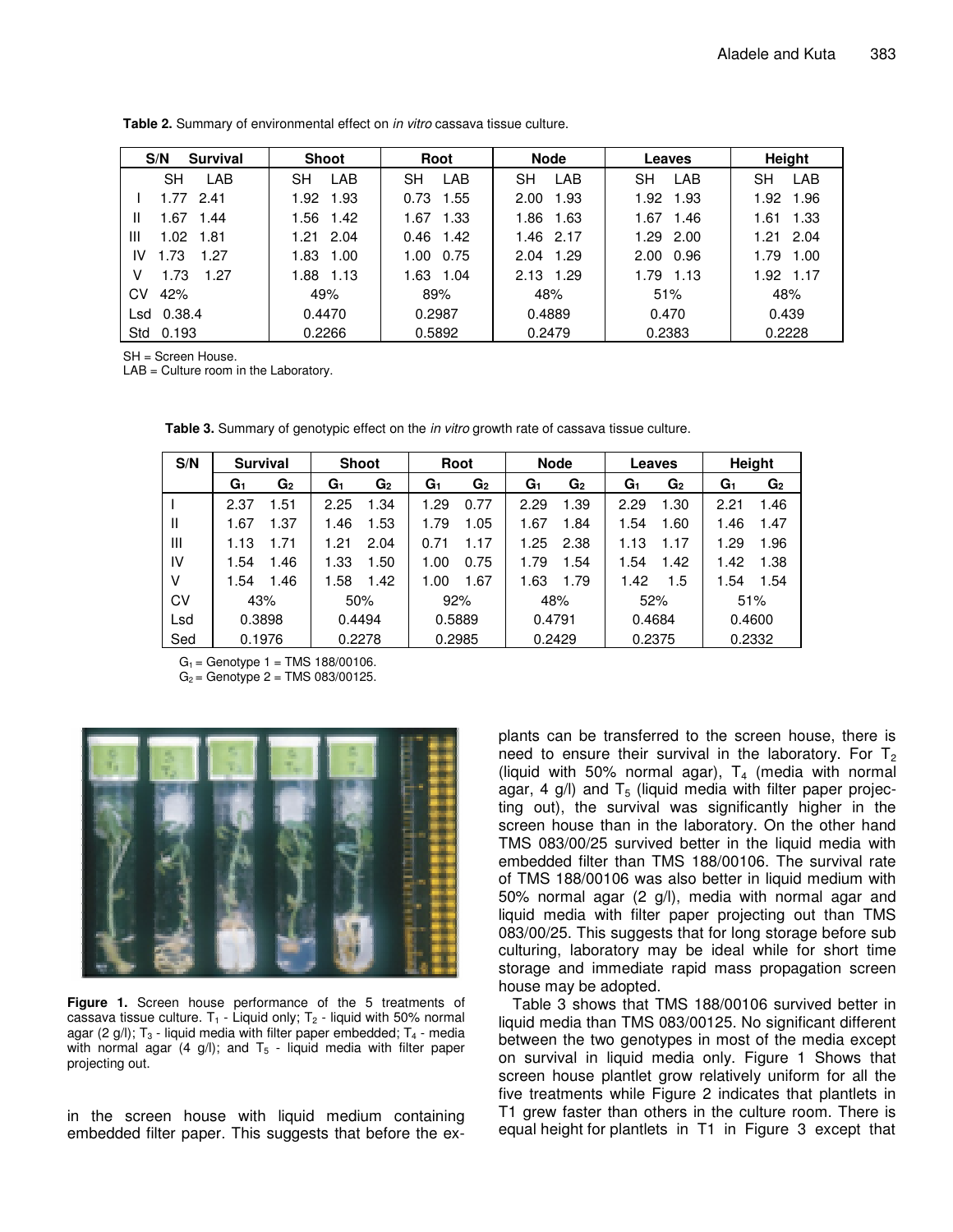

**Figure 2.** Laboratory performance of the 5 treatments of cassava tissue culture. T<sub>1</sub> - Liquid only; T<sub>2</sub> - liquid with 50% normal agar (2)  $g(1)$ ;  $T_3$  - liquid media with filter paper embedded;  $T_4$  - media with normal agar  $(4 \text{ g/l})$ ; and  $T_5$  - liquid media with filter paper projecting out.



**Figure 4.** Comparism of treatment 2 (liquid with 50% normal agar, 2  $g$ /l) of cassava tissue culture in two environments. S = Screen house and  $L =$  laboratory.



**Figure 3.** Comparism of treatment 1 (liquid only) of cassava tissue culture in two environments.  $S =$  Screen house and  $L =$  laboratory.

rooting was better in the laboratory than those placed in the screen house. Figures 4, 5 and 6 shows a faster growth rate in screen house for T5, T3 and T2 respectively than their counterparts placed in the laboratory.

It can therefore be concluded that when the need arises, in vitro plantlets of cassava can be raised adequately in the screen house and even be raised faster than the laboratory as long as the temperature does not exceed 40°C (Ng, 2002).

## **ACKNOWLEDGEMENTS**

The author is grateful to Dr. C. Fatokun, the Co-ordinator of USAID Biotechnology Project and Mrs. S. Y. C. Ng. Former Tissue Culture Scientists for her useful sugges-



**Figure 5.** Comparism of treatment 3 (liquid media with filter paper embedded) of cassava tissue culture in two environments.  $S =$ Screen house and  $L =$  laboratory.



**Figure 6.** Comparism of treatment 5 (liquid media with filter paper projecting out) of cassava tissue culture in two environments.  $S =$ Screen house and  $L =$  laboratory.